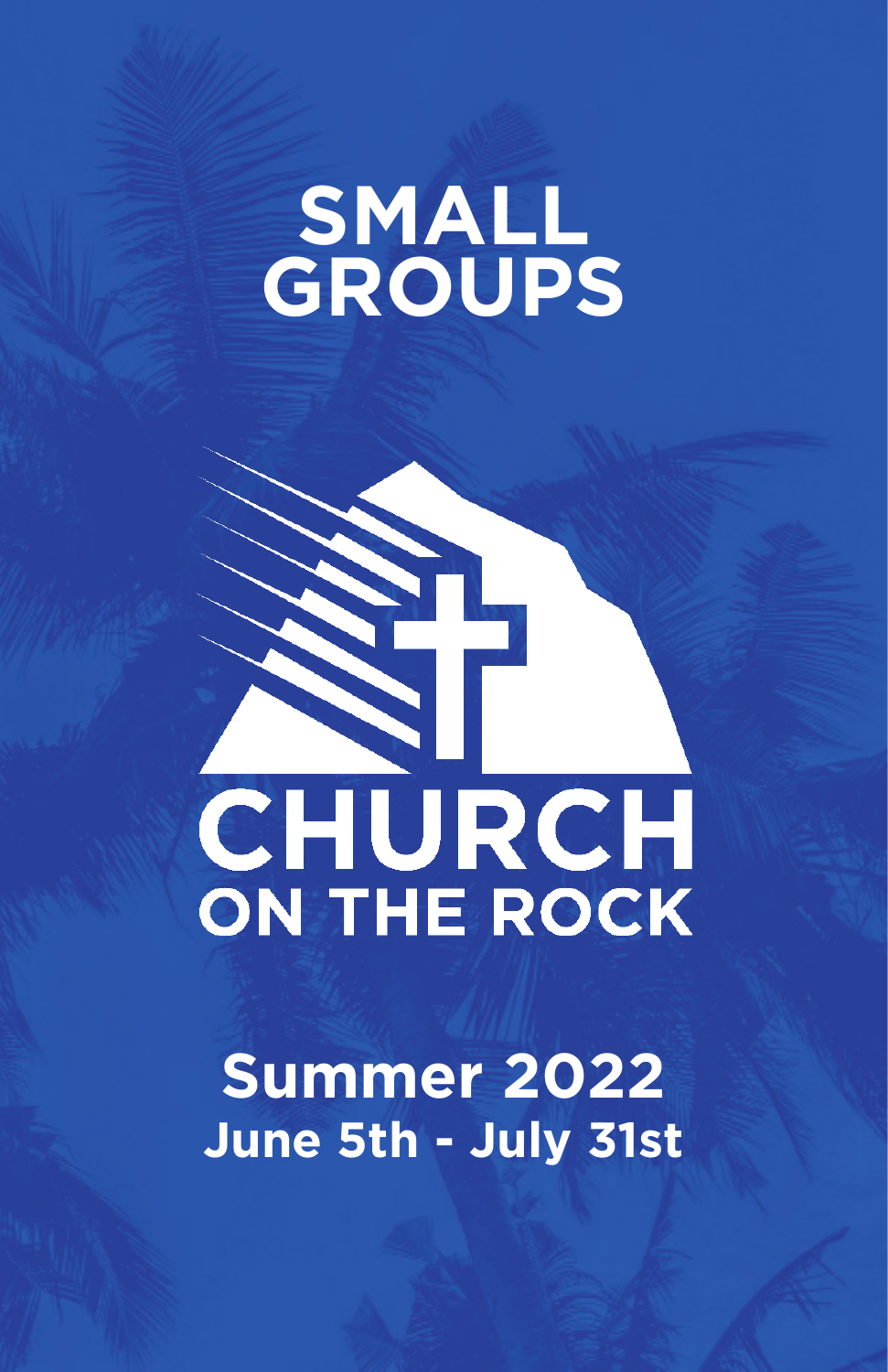# **Church On The Rock Small Groups**

## **Make That Call And Join A Group Today!**

Here, at Church On The Rock, we encourage everyone to be a part of a Small Group. Small Groups are fun and exciting in a variety of ways! They are an opportunity to meet new friends while enjoying the company of friends you already know.

Your Small Group Leaders have carefully planned these events for you. Be adventurous and give them a call to find out more about any groups that you are interested in. It is your call and participation that will make Small Groups everything they are meant to be!

## **CALL TODAY AND BRING CHURCH A LITTLE CLOSER TO HOME!**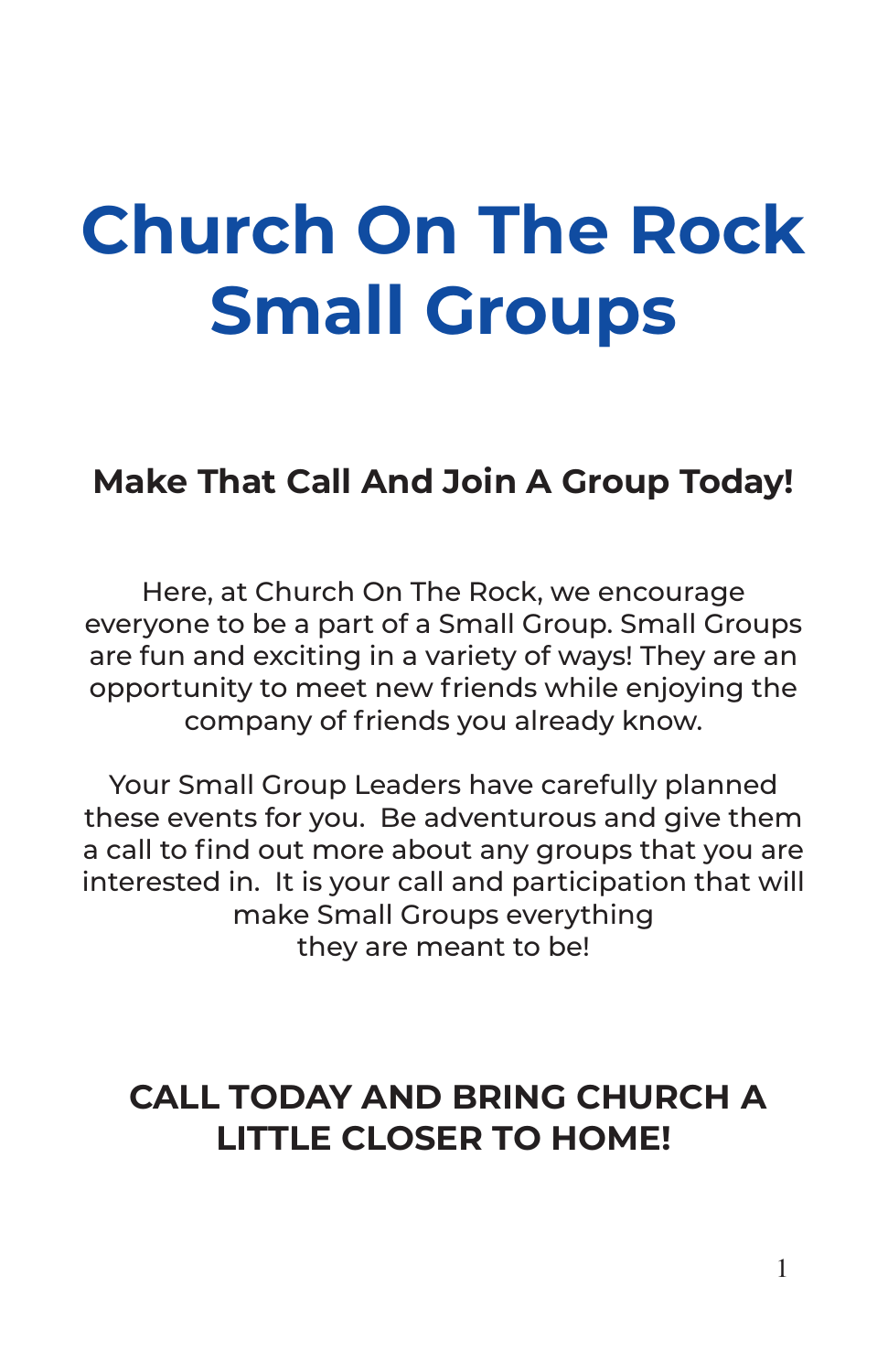## **CHURCH ON THE ROCK SMALL GROUPS**

In times of need and times of fun, Church On The Rock (COTR) Small Groups are your source of friendship and support. They are your key to developing connections with those who share your interests or people who are dealing with similar life issues.

Small Groups are an opportunity to reach out to others, while growing in your walk with the Lord. Most groups meet at least once a month in homes, businesses or restaurants. There are three semesters throughout the year. We offer Free Market Small Groups, meaning you can come and go as you please. We just encourage you to get connected. You'll never fully experience all that Church On The Rock has to offer until you connect in a Small Group!

*"Day after day, in the temple courts and from house to house, they never stopped teaching and proclaiming the good news that Jesus is the Christ." Acts 5:42*

Small Groups were vital to the Church's growth then and they are just as vital now.

#### **Small groups provide three things:**

- **1. A Place to Connect.**
- **2. A Place to Protect.**
- **3. A Place to Perfect.**

We all need places and times to connect and fellowship. We need opportunities to be ministered to and to minister to others.

Somebody needs to know where you hurt and struggle. You're not protected if no one knows what you are dealing with. We all need to grow in our faith and love for God!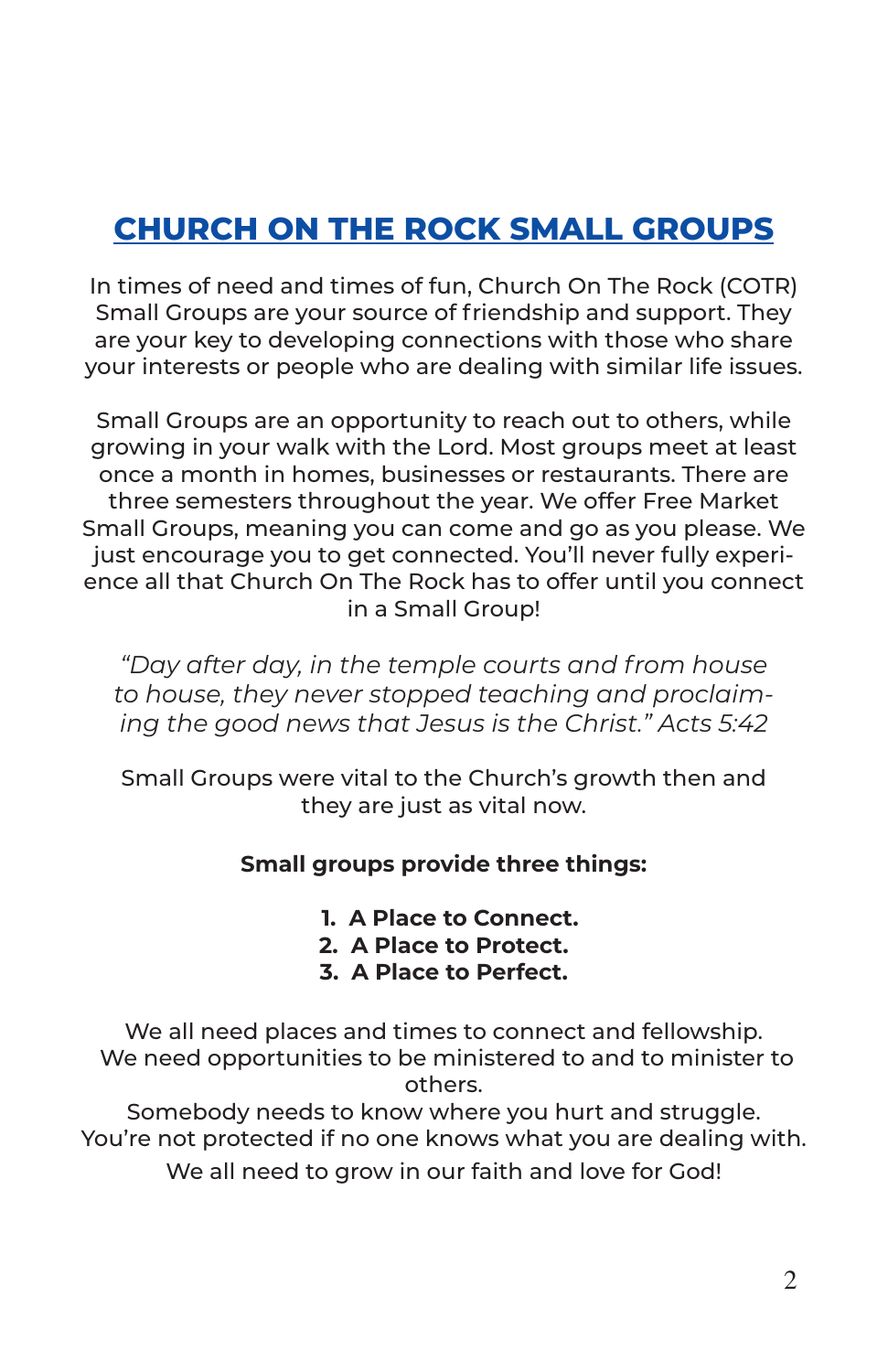

## **Wednesday Night Bible Study**

**Pastor Tad Mathews & Pastor Jerome Jones - 941-729-3800**  Meets weekly on Wednesdays, at 7:00p.m. in the Family Room at Church On The Rock. Join Pastor Tad and Pastor Jerome for a weekly Bible Study, short time of worship, and fellowship in a relaxed and enjoyable environment. Join us each week as we study together! This Small Group begins June 8th.

## **Date Night**

## **Laura & Curtis Simmons – 941-704-5334**

This is a Small Group for married couples that meets once a month on Saturdays, in the late afternoon, at various locations to see a movie then have dinner, or sometimes just have dinner. If you like movies, like to eat, love to laugh and are a married couple, than this is the Small Group for you!! Sorry, no kids allowed, this one is just for mom and dad :-)

## **Park and Fun**

## **Dana Lewis – 941-713-4212**

Let's meet once a week or every other week on Tuesdays at 2pm at a local park in Manatee County. While the kids have a fun time at the park, parents can mingle! Emerson, Riverwalk, The Nest! There are a lot of great parks to choose from. Pack a snack and let's get those kids out of the house and building healthy Godly friendships between the kids and adults.

## **Tehillah Thursday**

## **Pastor Sunshine Mathews – 941-729-3800**

No spectators! Participants only! :-) There is nothing we need more than God's presence. And when we bring a Tehillah praise, an enthusiastic, adoring, glorifying, fame-bringing, public praise, God makes His home there. Psalm 22:3 tells us this, "But You are holy, O You who inhabits the Tehillah of Israel." On June 16th and July 14th from 6:30-8pm, we will be having a night of praise and worship at COTR in the sanctuary. These nights are going to be unforgettable as we minister to the heart of God. I know that you will be blessed.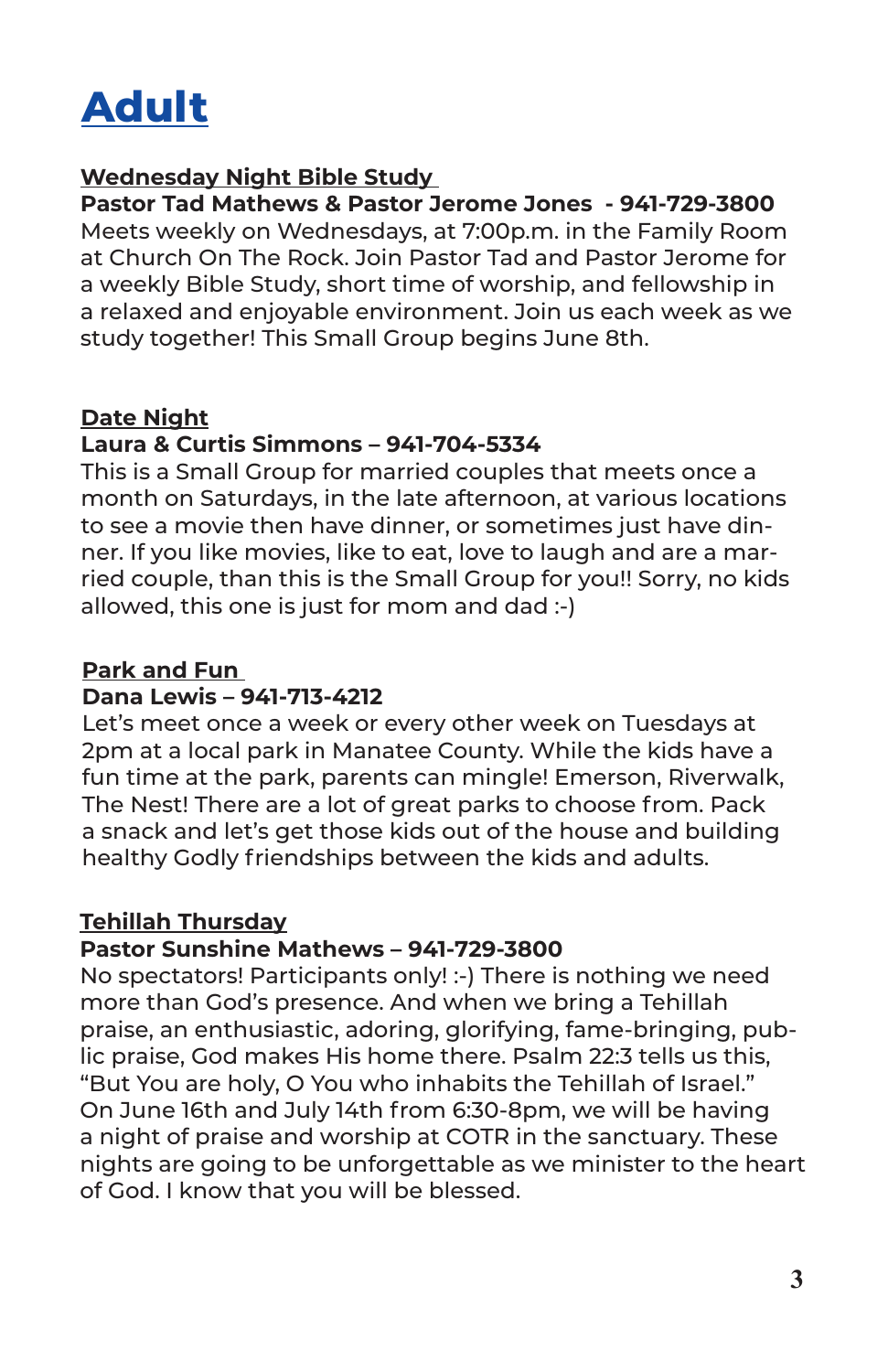## **4 for 5 Pastor Shelly Riker – 941-729-3800**

Do you want to grow in your relationship with God? Do you want to experience God's presence come alive in your life? If you answered YES to those questions, this Small Group is for you! In this Small Group we will encourage each other to implement four daily habits in our lives. The habits are Prayer, Worship, The Word, and Friendship. Join us at Tenth Street Coffee on Saturdays at 9am as we renew our love for God and grow dynamically in our relationship with Him!



## **The ROMEO Club Bob Stokes – 614-578-2613**

Hey Romeo! Do you want to join the ROMEO club? (Retired Old Men Eating Out = Romeo). We invite retired men, or any man, to join us for breakfast every Friday at 9:00 am at Tenth Street Coffee. This will be a time of coffee, good food, good fellowship, and bad jokes. Come enjoy time together with other ROMEO's in our Church Family!

#### **Dispatching Disciples Stuart Harber – 941-518-2901**

A small group dedicated to the mental health of all men. We will meet biweekly on Mondays, pray with each other, then go out to the areas of our cities that need to see Christ the most and display exactly that. There is nothing like praying for our community and showing the love of Christ to those who may not see it often.

## *"Transformation happens in small groups."*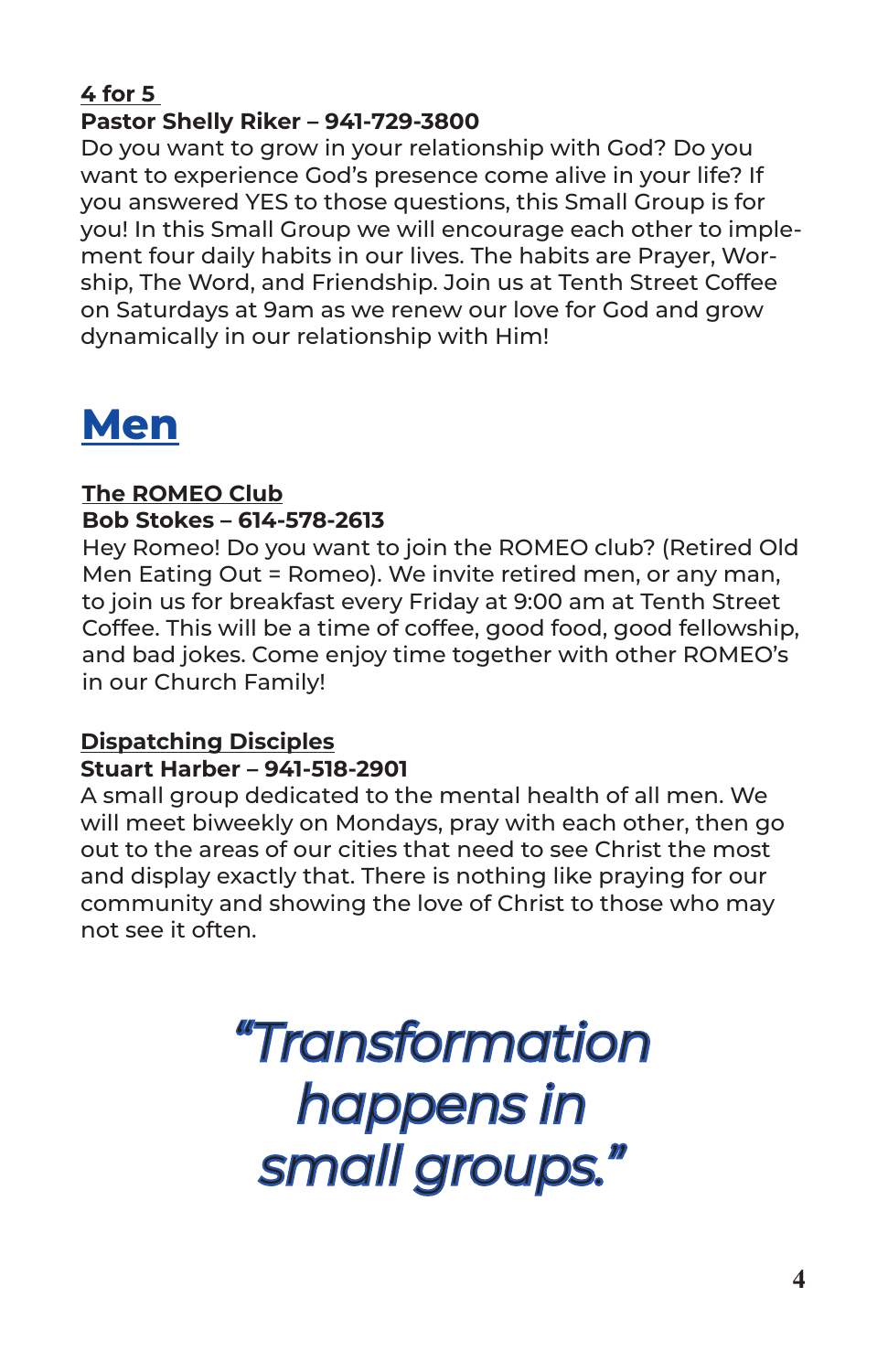

## **Ladies Breakfast**

## **Ruth Mathews – 941-735-8321**

Meets weekly, on Fridays, at 9:00a.m. at Popis. This is a time of fellowship and encouragement for women. We will be meeting for breakfast to talk, enjoy eachothers company, and experience God's presence together!

#### **Wednesday Evening Ladies Group Erica Weaver – 941-730-4752**

Wednesday evening ladies' small group goes outdoors for the summer! Come join us as we encourage each other in our "walks" - both physically and spiritually! We'll meet at the bridge at 6:45 Wednesday evenings. This group will be low impact and is about moving our bodies and fellowshipping together. Bring a sweat towel and water bottle, and come encourage one another in our walks with the Lord!

## **Ladies Ministry**

## **Ruth Mathews – 941-729-3800**

This ministry is an opportunity for women of all ages to join together for encouragement, relationship building, fun, celebration and spiritual growth. All females from Middle School and beyond are invited. We want every woman to know that you are fully loved.

## **Children**

## **Kids Rock Wednesdays**

#### **Pastor Tim - 941-729-3800**

Meets weekly on Wednesdays, from 6:30p.m. - 8:00p.m., in the Children's Building. This Small Group is for children and includes classes and activities for potty trained 3 year olds through the 5th grade. "Kids Rock Wednesdays" is a night that involves both large and small team games and activities, including Bible Stories, Scripture memorization and crafts.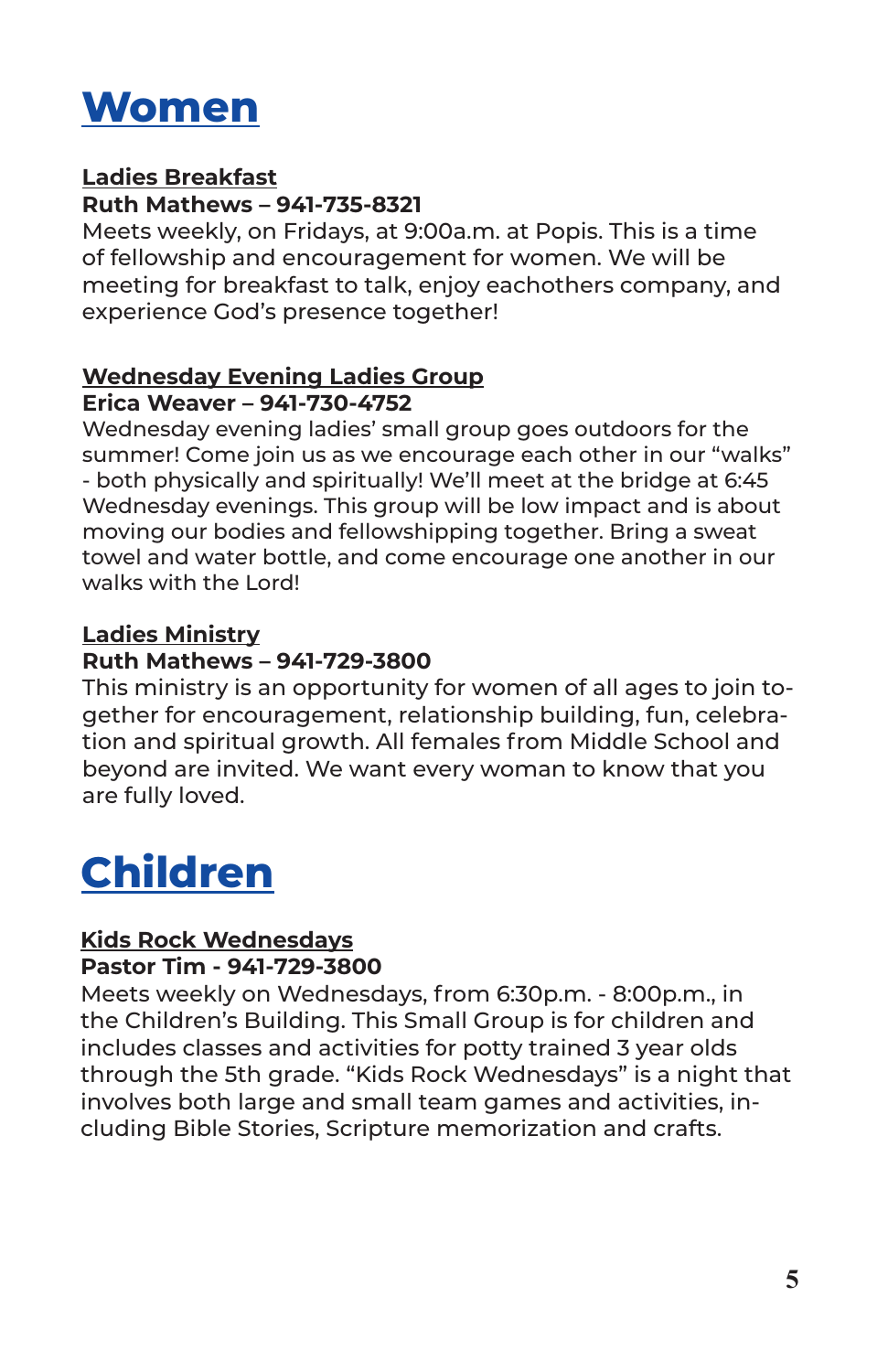## **Young Adult**

## **Beach Volleyball**

## **Pastor Jerome Jones - 941-729-3800**

Join us Monday Nights at 6:30 pm to sunset out at Holmes Beach to play beach volleyball! We will have a short time of devotion, play volleyball, and have a lot of fun hanging out with each other!

## **Youth**

## **4 for 5**

## **Pastor Shelly Riker – 941-729-3800**

Do you want to grow in your relationship with God? Do you want to experience God's presence come alive in your life? If you answered YES to those questions, this Small Group is for you! In this Small Group we will encourage each other to implement four daily habits in our lives. The habits are Prayer, Worship, The Word, and Friendship. Join us at Tenth Street Coffee on Saturdays at 9am as we renew our love for God and grow dynamically in our relationship with Him!

## **Simply Youth Bible Study Paige Ashley - 941-725-8832**

Bible Study meets weekly on Friday at 9:30am at Tenth Street Coffee. A lot of times it's hard to pick up the Bible and truly interact with it. This group makes that process just a little bit easier. With encouraging, supporting, and relatable voices around us, let's go after God and His heart together! We want to move His heart! Let's get to know it!

## **Sports**

## **Shelly Riker - 941-729-3800**

Join us on the 1st Wednesday of every month in the Youth Room throughout the semester for Small Group Night. This small group loves to play any sport. Each time we meet, we will pick a different sport game to play like dodgeball, kickball, etc. If you love to be outside, have fun, and play games, then you will love this small group! You don't want to miss Small Group Nights at The Uprising at 6:30p.m. on the 1st Wednesday night of every month!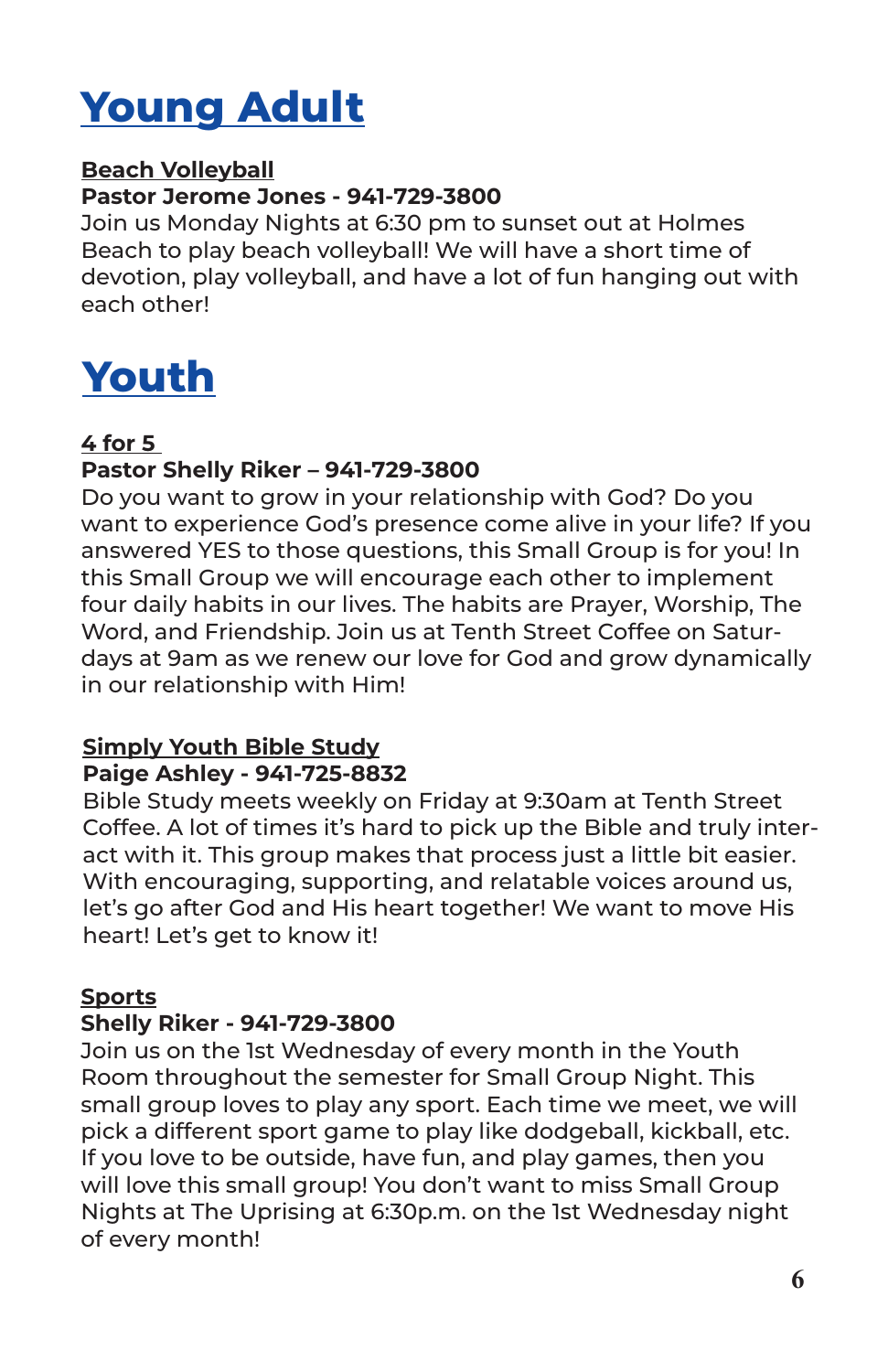## **Art**

## **Kaylee Bolles - 941-729-3800**

Join us on the 1st Wednesday of every month in the Youth Room throughout the semester for Small Group Night. This small group is focused soley on Art. We will learn different art techiques like watercolor, calligraphy, and drawing, as well do fun projects that let you be creative in a fun and encouraging way! You don't want to miss Small Group Nights at The Uprising at 6:30p.m. on the 1st Wednesday night of every month!

## **Game Night**

## **Paige Ashley - 941-729-3800**

Join us on the 1st Wednesday of every month in the Youth Room throughout the semester for Small Group Night. If you love spending time with friends and playing games, this is great small group for you! We will be playing board games, card games, and having a great time hanging out with each other! You don't want to miss Small Group Nights at The Uprising at 6:30p.m. on the 1st Wednesday night of every month!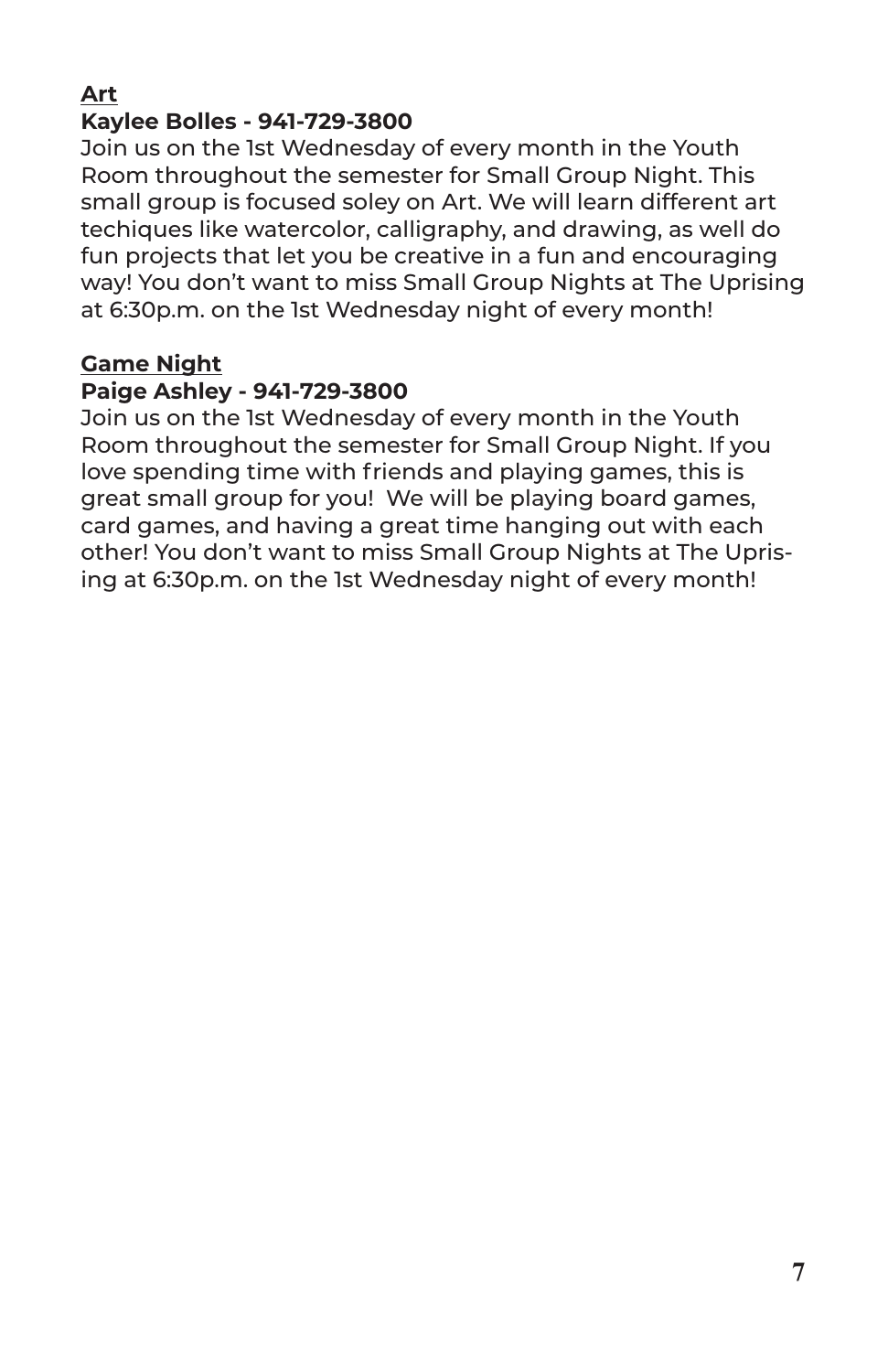## **What Small Groups are you interested in?**

(Here's a great place to keep track!)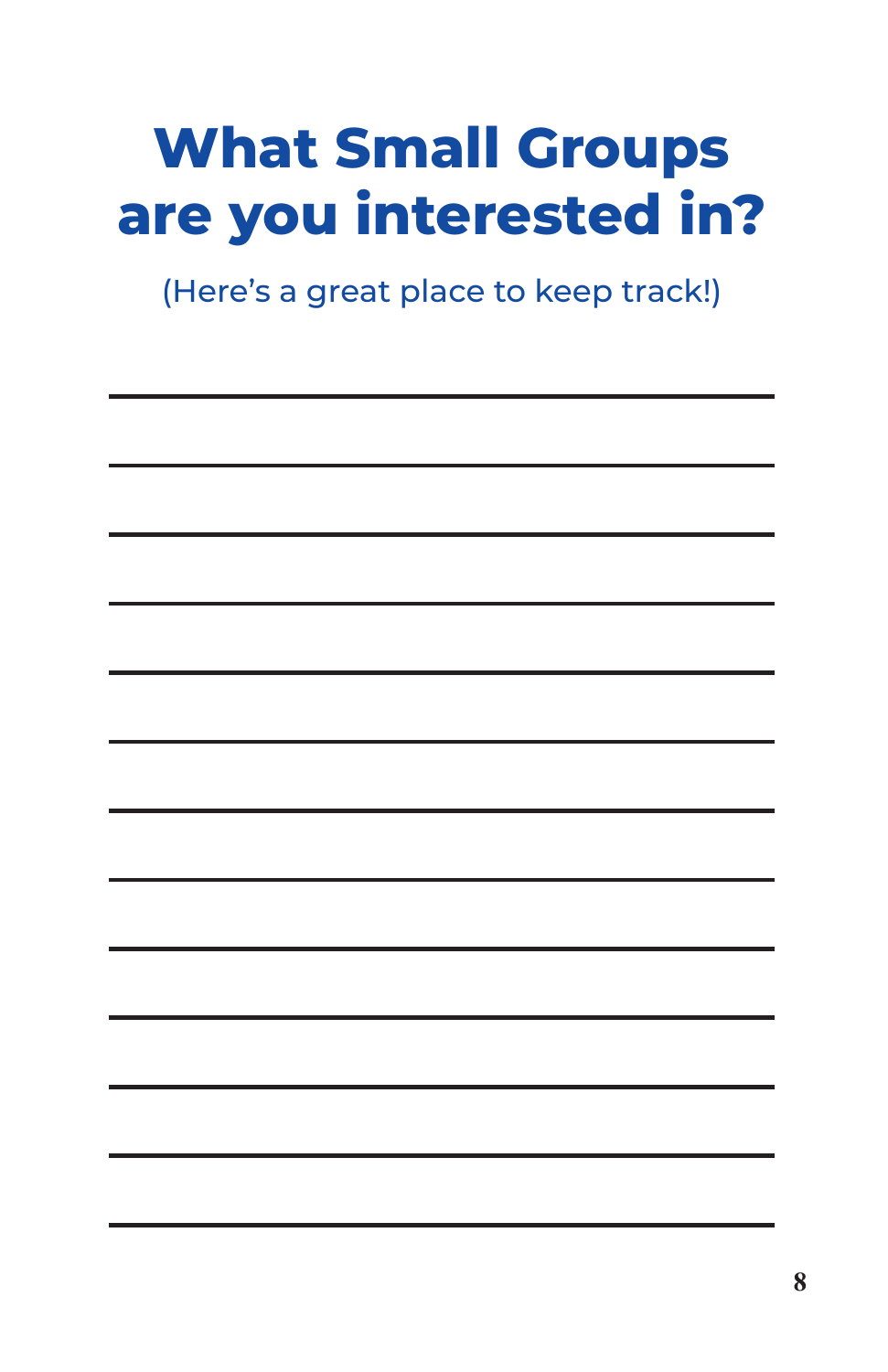Small groups are not a program of the church, THEY ARE THE CHURCH

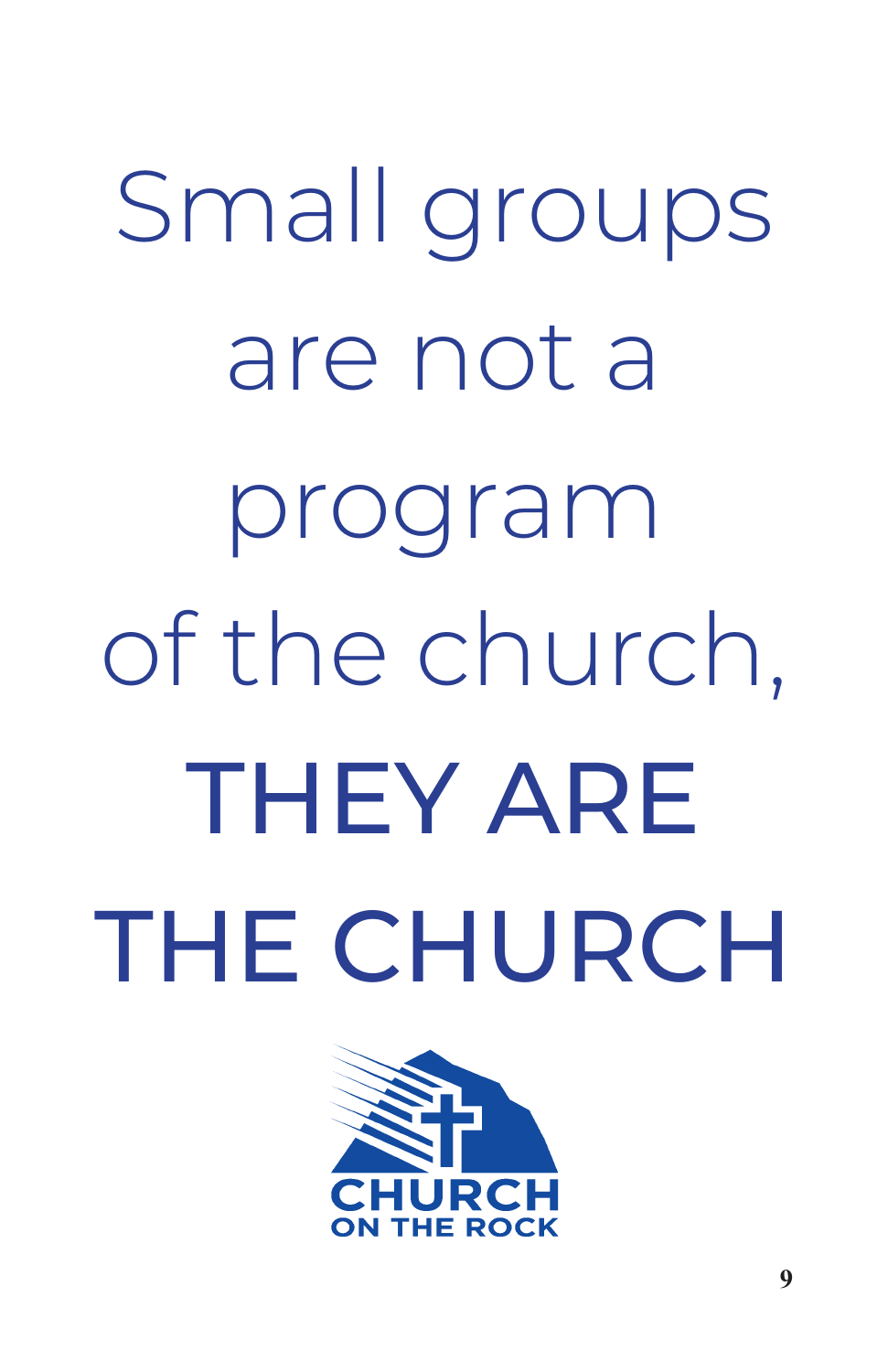**Connect with us on Social Media**

**Church on The Rock Palmetto**



## **Posting on Social Media**

Posting pictures with your Small Group this semester? Use the hashtag **#churchontherockfl**

# *Two people are better off than one, for they can help each other succeed.*

*Ecclesiastes 4:9*